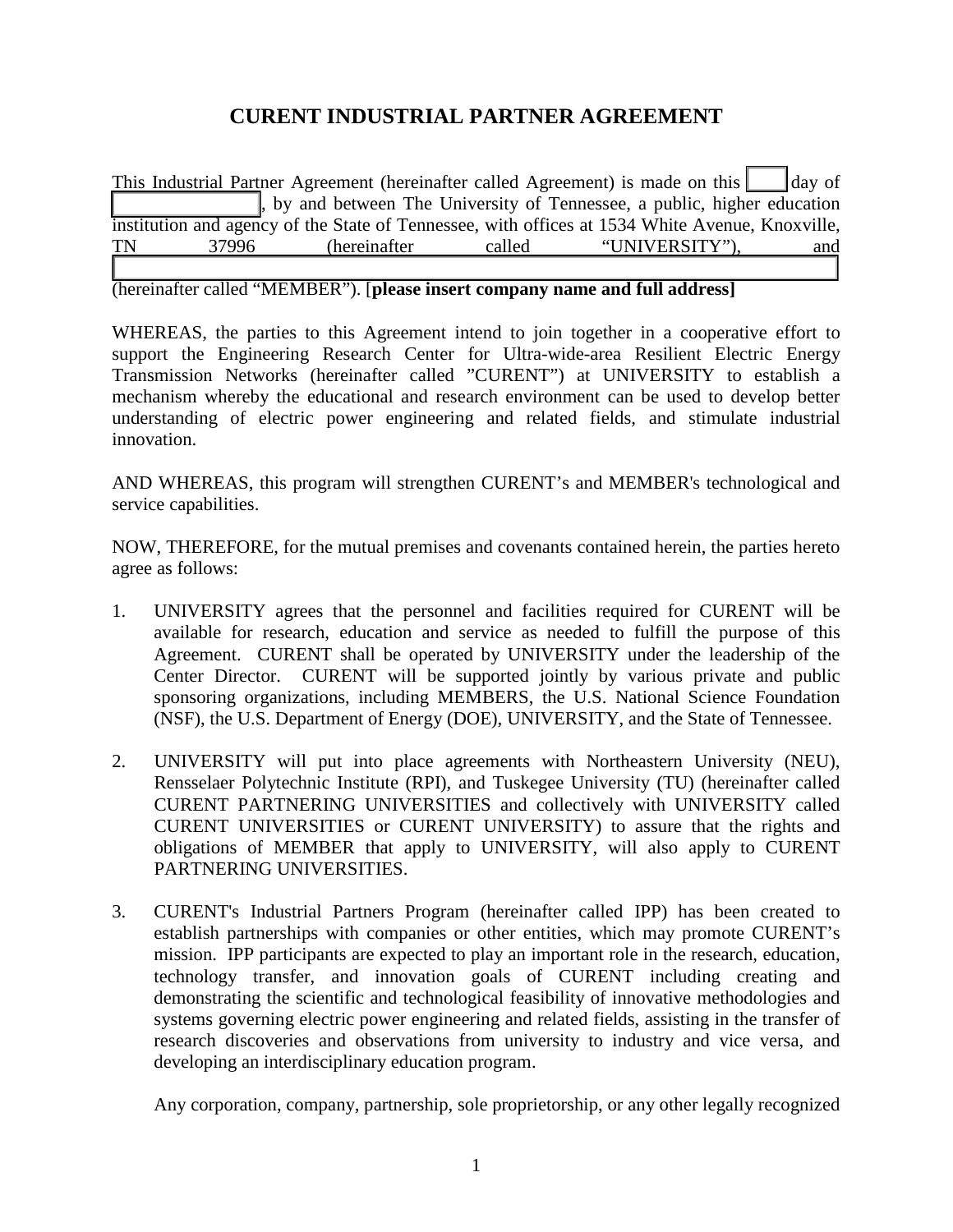business entity, or any agency of government, government office, or government organization duly authorized by the United States Government or government of any State or Nation may become a member of the IPP.

The rights and obligations of MEMBER under this Agreement shall extend only to MEMBER's affiliates or subsidiaries who routinely share in a free flow of MEMBER's internal technical information.

4. The fee for participating in the IPP is based on the category of membership. The MEMBER agrees to pay the selected, nonrefundable membership fee listed below annually for the period **the period at the period number of the period number of the set of month, month** date, year+3] in support of the CURENT, thereby becoming a member in the category indicated below. Annual dues may be changed by written amendment to this Agreement. Consistent with NSF-DOE's long-term funding commitment to CURENT, the term of this Agreement is designed to cover three (3) years, with early cancellation provisions in accordance with Section 9. The MEMBER joins CURENT with the intention of remaining a fee paying member for at least three years, recognizing that there is no obligation to continue membership or make contributions beyond the first year.

| <b>Principal Member</b> | $\geq$ \$ 50,000 annual cash contribution                                              |
|-------------------------|----------------------------------------------------------------------------------------|
| <b>Full Member</b>      | \$10,000 annual cash contribution                                                      |
| <b>Associate Member</b> | $\le$ \$10, 000 cash, $\ge$ \$10,000 total<br>cash plus in-kind annual<br>contribution |

5. The membership fee and in-kind contributions will not be subject to UNIVERSITY overhead. The contribution from Associate Members, as well as \$10,000 from each Full and Principal Member, will be pooled to support the CURENT IPP general needs, including operations, CURENT Annual Conference, short courses, website and communications, innovation programs, technology transfer activities, education programs, and CURENT Core Research. "CURENT Core Research" is the research conducted within the CURENT program that is either sponsored solely by NSF-DOE under ERC core funding or by NSF in collaboration with other entities such as UNIVERSITIES and the CURENT IPP.

Part of the contribution (\$5,000) received from each Principal Member will be for an Intellectual Property Protection Fund (IPPF). Established by CURENT, the IPPF will be a resource to secure protection associated with identified disclosures of inventions conceived or first reduced to practice in the performance of CURENT Core Research. A Principal Member is automatically an IPPF Member. A Full Member can become an IPPF member with the payment of an additional \$5,000 annual fee to the IPPF. An Associate Member cannot be an IPPF Member.

6. A MEMBER's benefits are based on the selected membership categories.

Associate Members are entitled to the following benefits:

• Access to the CURENT secure website. Reports, papers, theses, and dissertations produced as the result of CURENT Core Research program will be made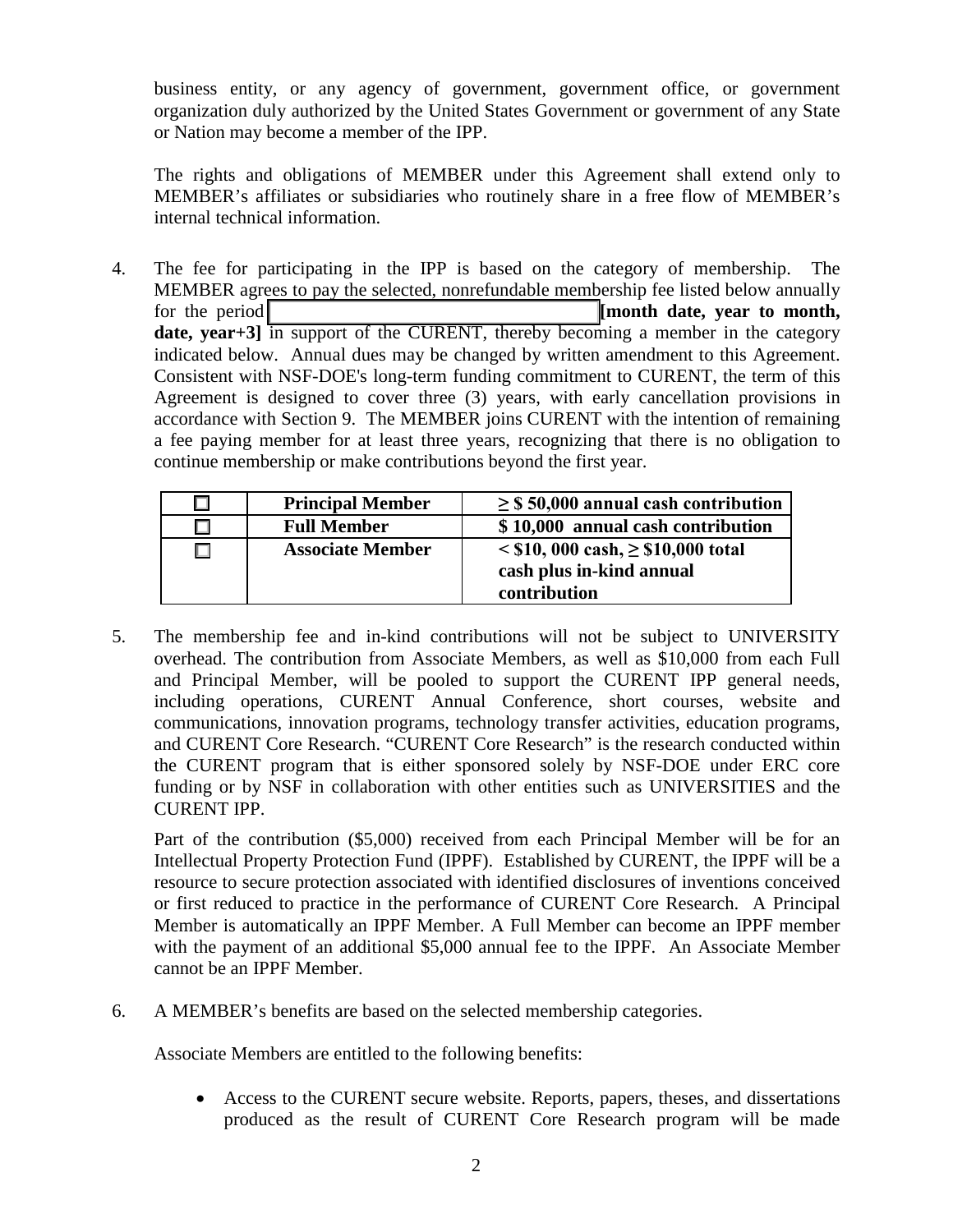available free of charge to all MEMBERS in a timely manner via the CURENT password-protected website.

- Complimentary registration for the Annual Conference organized by CURENT to present the previous year's research results.
- Access to and participation in all CURENT programs which may include Education, Industrial Collaboration, and Outreach programs, which includes Industry Resident Program, Summer Internships, Graduate Co-op, Faculty Research Leave, short courses, monthly seminars, annual conference, and other distance learning opportunities. Associate MEMBERS may participate in CURENT professional short courses at a discount.
- Direct and continuous link with CURENT faculty, and to the extent legally or otherwise possible, access to information on CURENT graduate and undergraduate students for future employment.

Full Members are entitled to all the benefits listed above for the Associate Members plus the following additional benefits:

- One representative on the CURENT Industry Advisory Board (IAB). The representative will have one vote. The CURENT IAB MEMBERS will participate in recommending priorities of CURENT programs to the Center Director and Leadership Team, defined in the CURENT bylaws, and in evaluation of progress towards the CURENT's goals and objectives.
- The option to become an IPPF MEMBER with the payment of an additional \$5,000 annual fee to the IPPF and will receive rights to intellectual property developed in the performance of the ERC Core Research as provided in Section 11, below.

Principal Members are entitled to all the benefits listed above for the Associate and Full Members and the following additional benefits:

- One representative on the CURENT IAB. The representative will have five votes.
- Rights to intellectual property developed in the performance of CURENT Core Research as provided Section 11, below.
- Priority access to faculty and students receiving industry fellowships and conducting CURENT Core Research in the thrust areas consistent with the Principal Member's technology and business interests.
- Automatic IPPF Member.

.

7. Upon execution of this Agreement, the first annual payment shall be due within thirty (30) days. The initial term of the membership will be from execution of the Agreement through the following 12 months with subsequent terms continuing for 12 months thereafter for a period of up to three years.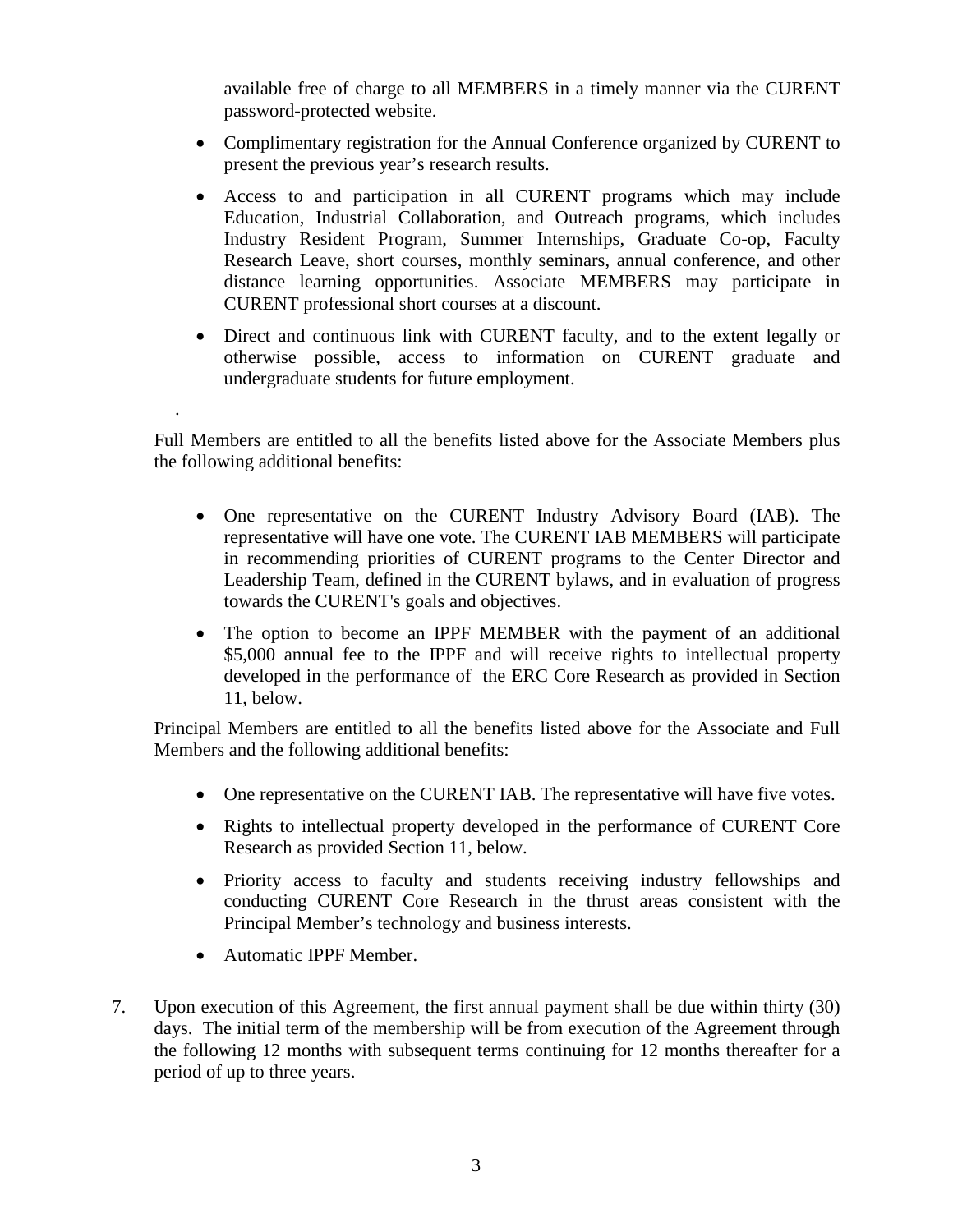Checks shall be made payable to: The University of Tennessee Checks shall be mailed to: The University of Tennessee

Office of the Treasurer 210 Student Services Building Knoxville, TN 37996-0105

For an Associate Member, the amount of the annual fee distribution between cash and inkind contribution shall be negotiated between MEMBER and CURENT:

| $\Box$ Unrestricted cash in the amount of: $\Vert \cdot \Vert$ |
|----------------------------------------------------------------|
| $\Box$ In-kind contributions in the amount of: $\parallel$     |
|                                                                |

The In-kind contributions consist of:

- 8. All educational, research and other programs and administrative activity of CURENT will be conducted with pooled resources with contributions from MEMBERS, and other sources, including NSF, as long as expenditures from these pools are deemed appropriate for the establishment and operation of the CURENT and in accordance with the rules and guidelines of NSF.
- 9. This Agreement will be renewed annually upon the receipt of the full membership fee from the MEMBER. No other action is required of either party hereto. Either party of this Agreement may terminate the annual renewal of the Agreement by providing the other party with written notice at least three months prior to the anniversary date of this Agreement. All notices shall be in writing and addressed to MEMBER's stated address or as follows:

| UNIVERSITY ADDRESS: | The Office of Research   |
|---------------------|--------------------------|
|                     | 1534 White Avenue        |
|                     | Blount Hall              |
|                     | Knoxville, TN 37996-1529 |

- 10. The organization and operation of CURENT shall be in accordance with existing procedures established by UNIVERSITY and all applicable State and Federal laws.
- 11. Intellectual Property
	- a. For the purposes of this Agreement, "Intellectual Property" means any patent information, inventions, discoveries, or software, conceived or first reduced to practice, or copyrighted works of authorship first created, in the performance of CURENT Core Research. Any Intellectual Property conceived or first reduced to practice, or first created (in the case of copyrighted works of authorship), in the performance of the CURENT Core Research by one or more CURENT supported employee(s) of one or more of the UNIVERSITY and/or CURENT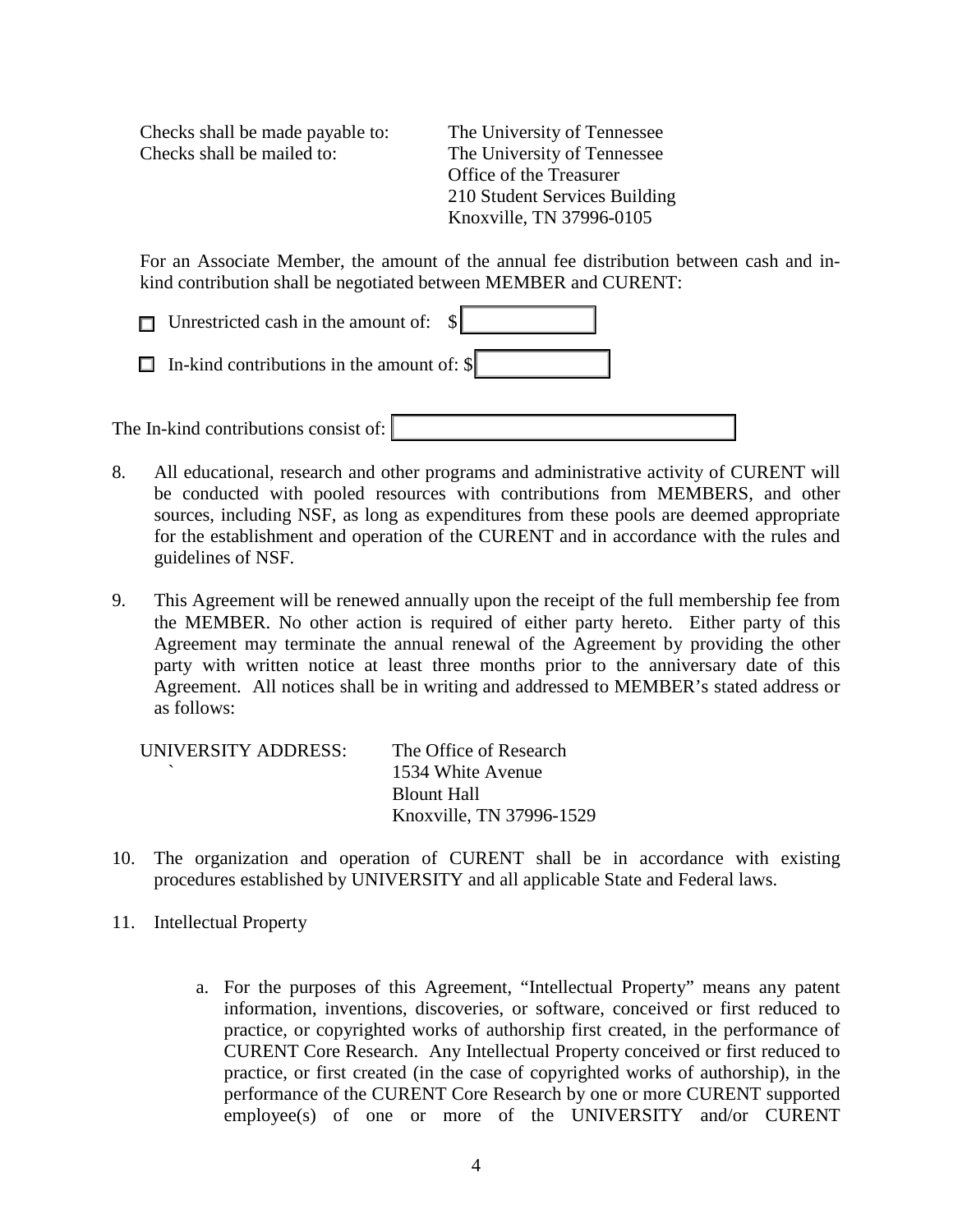PARTNERING UNIVERSITIES shall be owned by the employing CURENT UNIVERSITY(IES). Such CURENT UNIVERSITY(IES) shall grant to IPPF Members a non-exclusive royalty-free license for internal use of such Intellectual Property. Such internal use is limited to use for internal research purposes only and not for commercial purposes. If Intellectual Property is conceived or first reduced to practice, or first created (in the case of copyrighted works of authorship), solely by an employee of the MEMBER as a direct result of such MEMBER employee's approved ("approved" means the written approval by the CURENT UNIVERSITY where the MEMBER employee is located) participation in the CURENT Core Research, the title to such Intellectual Property shall remain with the MEMBER. The MEMBER, however, will grant to all the CURENT UNIVERSITIES a non-exclusive, royalty-free license for the use of the MEMBER- owned Intellectual Property for research and education purposes. Notwithstanding the foregoing, or anything to the contrary herein, any Intellectual Property conceived or first reduced to practice, or first created (in the case of copyrighted works of authorship), in the performance of the CURENT Core Research jointly by employees of the CURENT UNIVERSITY(IES) and employees of Principal, Full, or Associate MEMBERS shall be owned jointly, and such joint ownership shall be determined in accordance with appropriate U.S. law.

- b. In the event that an invention is conceived or first reduced to practice in the performance of CURENT Core Research by one or more CURENT supported employee(s) of one or more of the UNIVERSITY and/or CURENT PARTNERING UNIVERSITIES, the CURENT UNIVERSITY(IES) that own such invention shall disclose such invention to the Center Director and the Center Director shall promptly disclose such invention to the IPPF Members, copying such CURENT UNIVERSITY(IES). The CURENT supported employee(s) that conceived or first reduced to practice such invention shall follow the established polices of their home institutions for disclosing intellectual property to their home institution so that the institution may comply with this provision. All of the foregoing disclosures shall be in confidence.
- c. The CURENT IPPF members shall hold a teleconference meeting within one (1) month after the date of disclosure as provided in Section 11(b) to evaluate such invention and to make a recommendation to the UNIVERSITY and/or the CURENT PARTNERING UNIVERSITIES whether or not to use the IPPF in support of pursuing patent protection for such invention.
- d. Principal Members in good standing and not in default of the terms of this Agreement, shall have a time-limited option to a royalty-bearing license to make, use and sell products or processes embodying or produced through the use of such invention for commercial purposes, said license to be exclusive among those Principal Members (hereinafter a "Limited Exclusive License") who exercise the option and are in good standing and not in default of the terms of this Agreement. The option must be exercised within three (3) months of the disclosure of such invention to the Principal Members. Those Principal Members exercising the option will share pro rata the cost of pursuing patent protection beyond the amount paid from IPPF.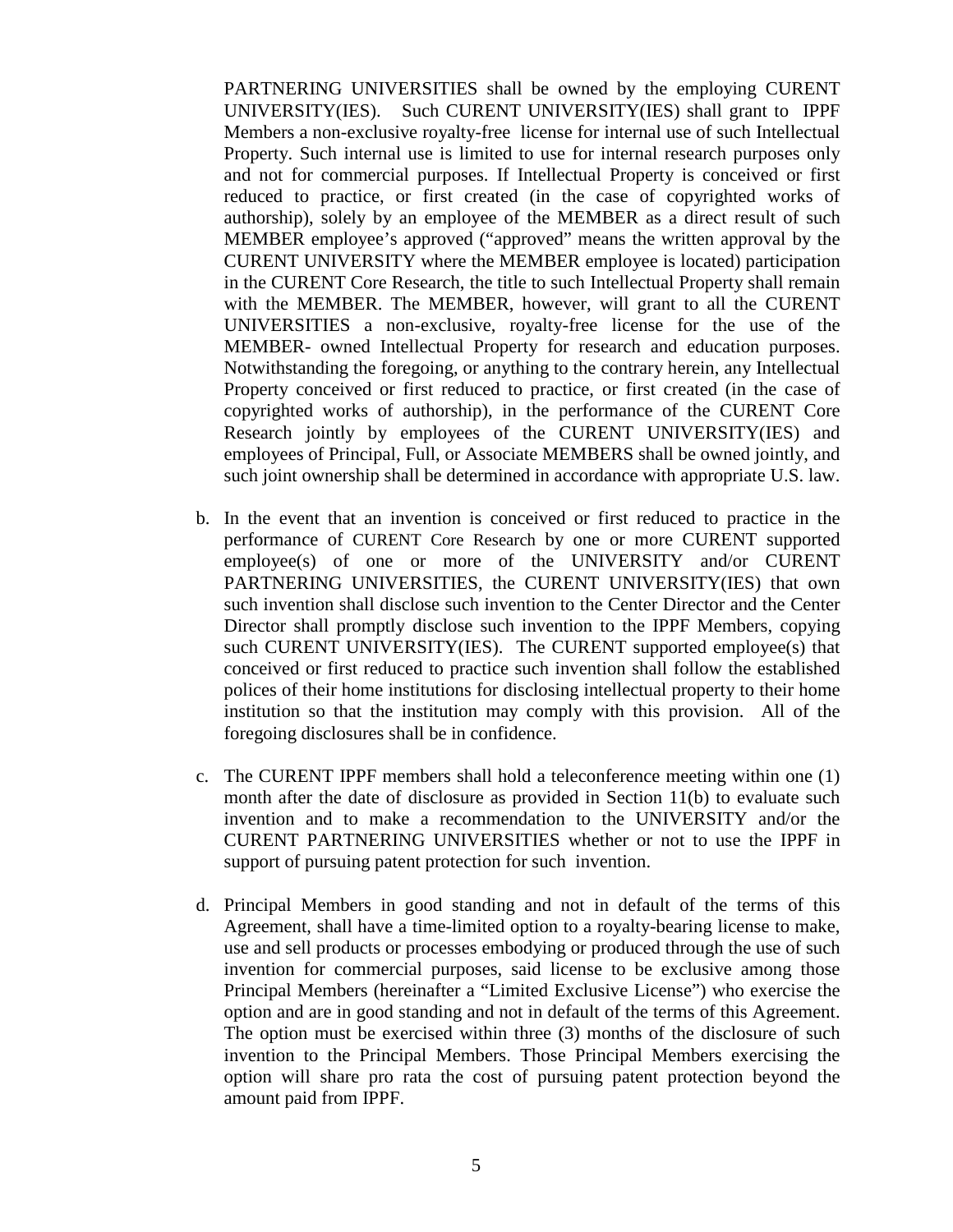- e. Upon exercise of the option as provided in 11.d., above, the Principal Member(s) and the CURENT UNIVERSITY(IES) owning such invention shall negotiate in good faith in an effort to reach a Limited Exclusive License satisfactory to all parties, the negotiation period not to exceed six (6) months.
- f. If no Limited Exclusive License is executed by and between the CURENT UNIVERSITY(IES) owning the subject invention and a Principal Member(s) within such six month negotiation period, then the CURENT UNIVERSITY(IES) that own the invention that is the subject of such negotiations, are free to immediately make the invention available to those Full Members in the IPPF Program to negotiate for a non-exclusive, royalty bearing, license to make, use and sell products or processes embodying or produced through the use of such invention for commercial purposes. Further, upon the expiration of one (1) year from the end of the last negotiation period for a Limited Exclusive License, without the execution of one or more Limited Exclusive Licenses, unless agreed otherwise by the CURENT UNIVERSITY(IES) in writing, the CURENT UNIVERSITY(IES) that own the invention are free to make such invention available to any company for a non-exclusive, royalty bearing, license to make, use and sell products or processes embodying or produced through the use of such invention for commercial purposes.
- g. All policies, as defined by CURENT UNIVERSITIES, that apply to the filing, prosecution, maintenance and licensing of patents in the United States shall also apply to filing, prosecution, maintenance and licensing of patents in any other country on a country by country basis.
- h. CURENT UNIVERSITIES, or their assignees, (in the case of UNIVERSITY, the University of Tennessee Research Foundation, "UTRF," will be its assignee) that are the owners of an invention conceived or first reduced to practice in the performance of CURENT Core Research shall enter into an Inter-institutional Agreement providing for the management and commercialization of such invention. Such CURENT UNIVERSITIES, or their assignees, shall own any patent applications, issued patents or other forms of intellectual property protection for such invention.
- i. If Intellectual Property is developed with funds provided by the United States Government, or any agency thereof, it is understood and agreed that any rights granted by or to any party by the terms of this Agreement shall in all respects be subject to any rights claimed or restrictions and obligations imposed by the United Sates Government, or any agency thereof, whether such rights or restrictions and obligations arise out of federal funding of the underlying research or otherwise.
- 12. Publication of Research Results Publication of CURENT created research results is of fundamental importance to universities, faculty members and their research programs. Therefore, UNIVERSITY reserves the right to publish in scientific journals and to present at symposia, and national or regional professional meetings the methods and results of the CURENT Core Research program. In cases where the respective CURENT researchers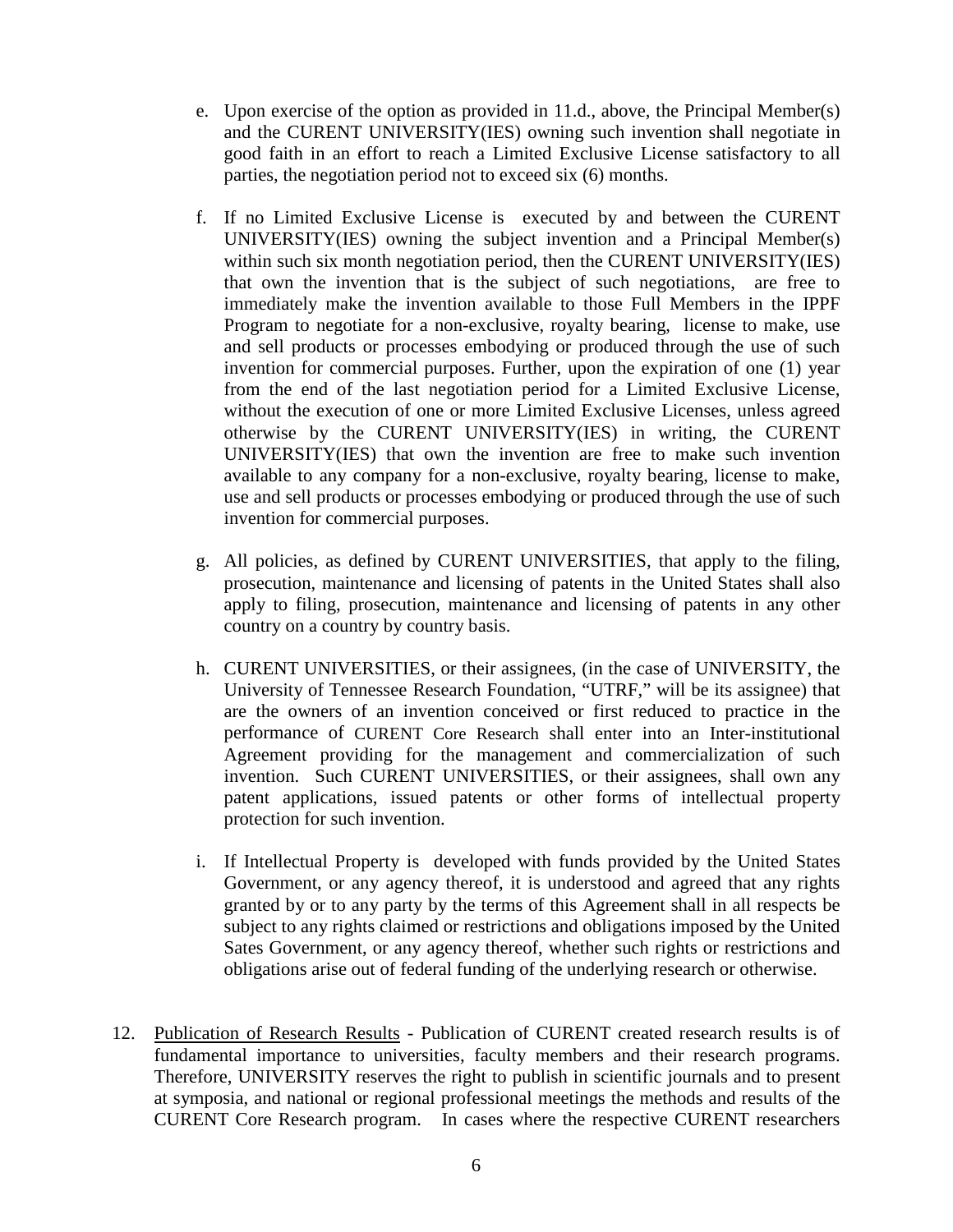believe that potentially patentable technology has resulted from the performance of the CURENT Core Research, Principal Members and Full Members that are an IPPF member ("IPPF Full Member") shall be furnished copies of a proposed publication or presentation for review. If the Principal Members and the IPPF Full Members make no objection within thirty (30) days after receipt, or indicate that there is no objection, the researcher is free to publish or present the material as provided. A Principal Member or IPPF Full Member may request delay of the proposed publication or presentation for a period not to exceed 90 days from the date of submission or presentation to such Principal Member or IPPF Full Member. If MEMBER is a Principal Member or IPPF Full Member, MEMBER agrees to request said delay only in order to permit the filing of appropriate documents (i.e., patent application, copyright registration, etc.) on any patentable invention or copyrightable materials made in the performance of CURENT Core Research, and MEMBER must make said request in writing, including justification thereof, to the appropriate CURENT UNIVERSITY office within 30 days from the date the publication or presentation was transmitted to MEMBER. Should the proposed publication be a student thesis or dissertation, MEMBER hereby agrees to work with the appropriate CURENT UNIVERSITY to use their best efforts to complete all reviews of material contained therein and any necessary intellectual property protection filings so as to not impede the completion of activities satisfying graduation, degree, or publication requirements by such a student.

- 13. Confidentiality MEMBERS may have access to the CURENT UNIVERSITIES' earlystage confidential information. In addition, MEMBER may provide the CURENT UNIVERSITIES with confidential information required to facilitate research or make the research relevant to MEMBER. Accordingly, the term "Confidential Information" as used herein, in the case of documentary information (including, but not limited to, reports, information, materials, or portions of the same) shall include only that documentary information which is clearly marked as "confidential" at the time when it is given to the receiving party. "Confidential Information" which is originally orally disclosed shall include only that information which is identified as being confidential at the time of disclosure and thereafter confirmed as confidential by written communication from the disclosing party to the receiving party within ten (10) days after it is disclosed to the receiving party. The receiving party will not publish or otherwise reveal to any third party the Confidential Information (properly designated) of the disclosing party without the disclosing party's written permission, unless the information:
	- a. Is disclosed lawfully to the receiving party by a third party who has no obligation of confidentiality to disclosing party with respect to the disclosed information:
	- b. Is, or later becomes public through no fault of the receiving party;
	- c. Is already known by the receiving party before disclosure by the disclosing party hereunder as can be proved by evidence of the Receiving Party;
	- d. Is developed independently by employee(s) of the receiving party without reference to the disclosing party's Information;
	- e. Has been in the possession of the receiving party for five (5) years or longer; or
	- f. Is required by law, including the Tennessee Public Records Act, Tenn. Code Ann. 10-7-503 et seq., to be disclosed.

In general, only those individuals within the receiving party who have a bona-fide need to know may have access to the Confidential Information.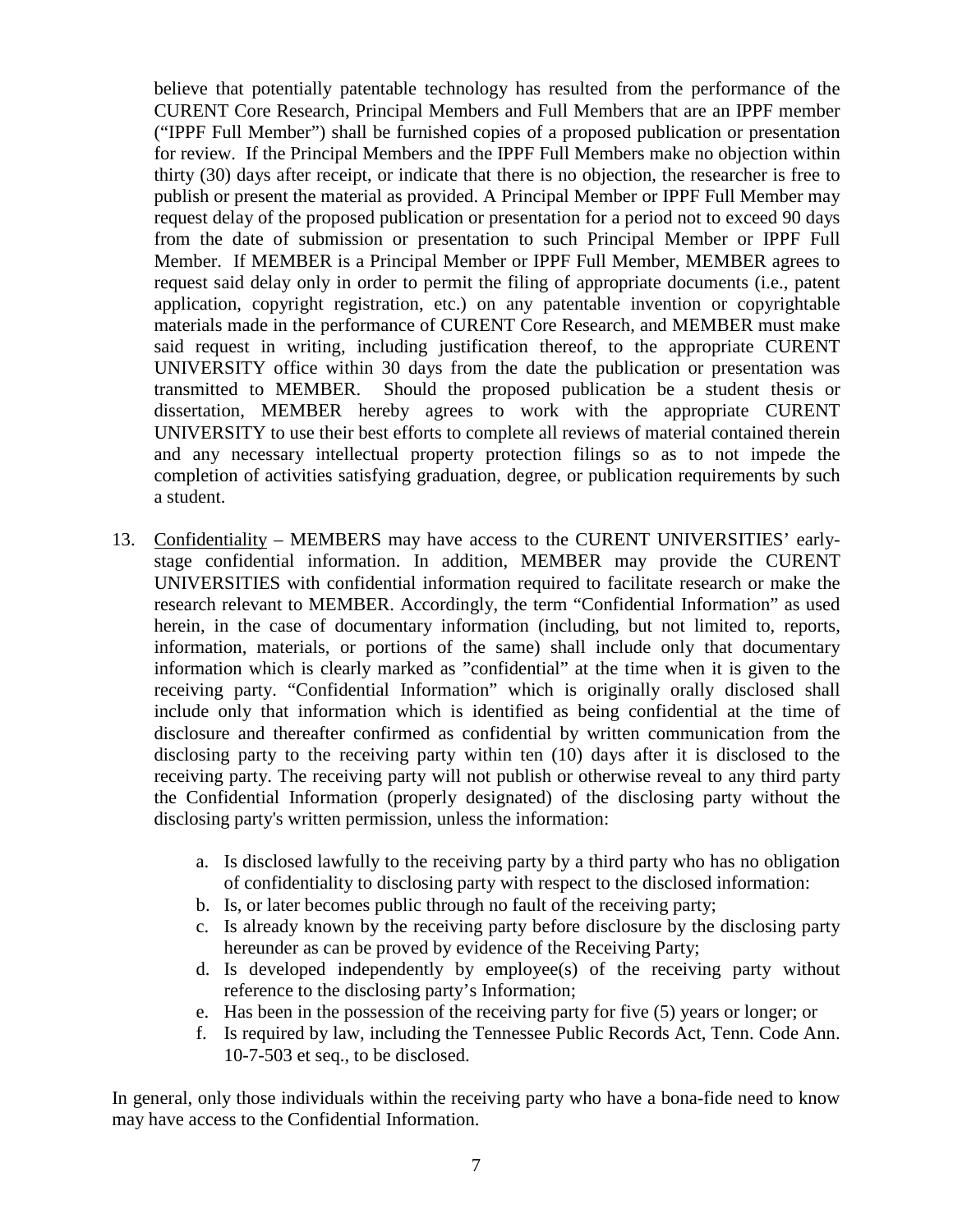- 14. The parties agree to comply with all applicable State and Federal laws and/or rules concerning equal opportunity and non-discrimination.
- 15. MEMBER shall not use the name of any CURENT UNIVERSITY in connection with any products, promotion, or advertising without the prior written permission of such CURENT UNIVERSITY, and vice versa. MEMBER shall not refer to CURENT in any advertising or promotional material without the specific written consent of UNIVERSITY. A general exception is hereby granted to MEMBER to use the name of CURENT and to cite the fact that CURENT is operated by UNIVERSITY in written advertising and other promotional materials provided that: (1) such use is limited to describing the MEMBER relationship to CURENT as herein defined by this Agreement, (2) no endorsements by CURENT or UNIVERSITY of MEMBER products or other commercial activities may be reasonably inferred from such use, and (3) such use does not represent that a partnership, joint venture or other legal entity has been formed between and among the parties to this Agreement.
- 16. The relationship between MEMBER and UNIVERSITY shall be that of a voluntary association. CURENT is not a separate legal entity, and this Agreement does not create a partnership or joint venture. MEMBER assumes all risk and liability for injury to persons or damage to property caused by acts of its employees during the period of the Agreement while they are using facilities or equipment owned and/or controlled by UNIVERSITY. This Agreement shall not constitute either UNIVERSITY or CURENT as agents or legal representatives of MEMBER.
- 17. Miscellaneous
	- a. This Agreement may not be assigned or transferred, in whole or in part, by either party without the other party's prior written consent which will not be unreasonably withheld; except that UNIVERSITY may assign its rights to UTRF or to a successor in interest to UNIVERSITY or UTRF without the prior written permission of MEMBER.
	- b. The failure of either party to assert a right hereunder or to insist upon compliance with any term or condition of this Agreement shall not constitute a waiver of that right or excuse a similar subsequent failure to perform any such term or condition or any other term or condition by the other party.
	- c. Each clause of this Agreement is a distinct and severable clause, and if any clause is deemed illegal, void or unenforceable, the validity, legality or enforceability of any other clause or portion of this Agreement will not be affected thereby.
	- d. It is understood by both parties that CURENT UNIVERSITIES are subject to compliance with any and all applicable United States laws, regulations, or orders controlling the export of technical data, computer software, laboratory prototypes and other commodities. The parties agree to comply with all such laws, regulations and orders, including, if applicable, all requirements of the International Traffic in Arms Regulations (ITAR) and/or the Export Administration Regulations (EAR), as may be amended. Each party further agrees that if the export laws are applicable, it will not disclose or re-export any technical data received under this Agreement to any countries for which the